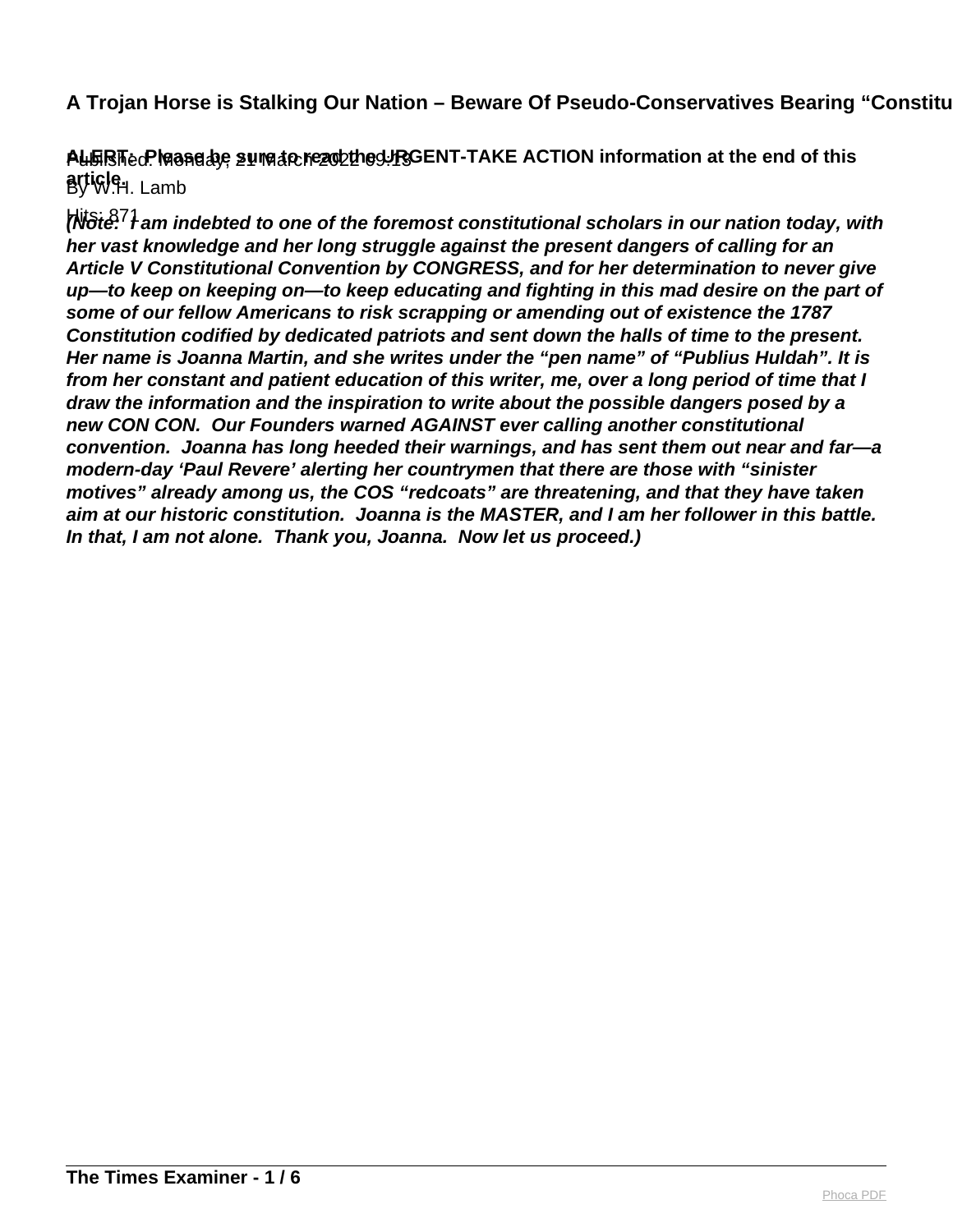# **A Trojan Horse is Stalking Our Nation - Beware Of Pseudo-Conservatives Bearing "Constitutional"**

blished: Monday, 21 March 2022 09:13  $W$ .H. Lamb  $\blacksquare$ ts: 871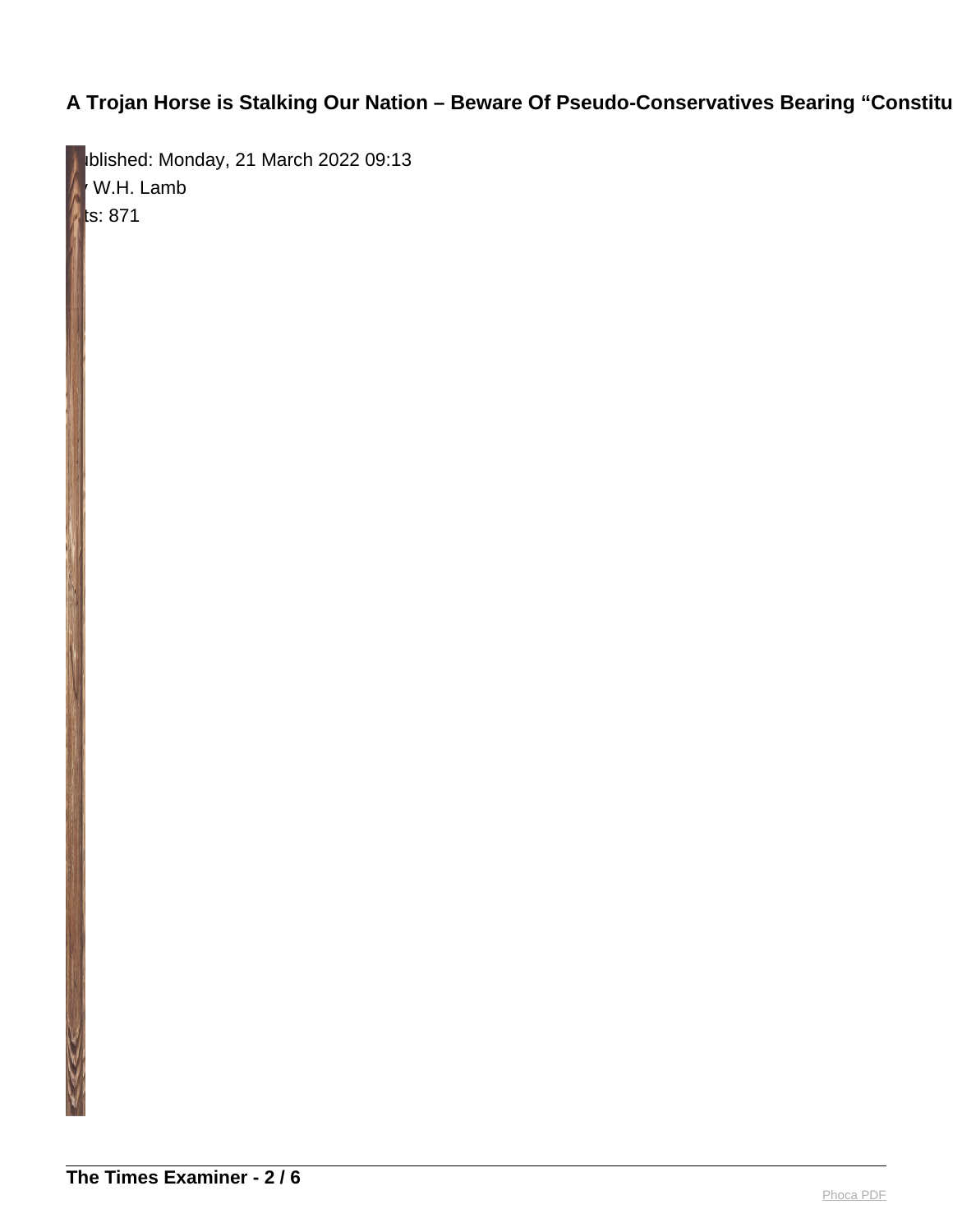### **A Trojan Horse is Stalking Our Nation – Beware Of Pseudo-Conservatives Bearing "Constitutional" A Troian Panaceas 1)**

Publinen Mak whond asse (Mancht 2022 B.G.) depicts one of the earliest renditions of the Trojan Horse By W.H. Lamb Hits: 871 tale from the Trojan War (c.1260-1180 B.C.). Today, the term "Trojan Horse" refers to any trick or strategy that induces an adversary to invite an enemy or opponent into one's securely protected bastion.'

**W**e all know the tale—true or legendary—from the thrilling days of ancient Greek history, about a certain large "gift" given by the Greek besieging army to the king and people of Troy, as the Greeks supposedly gave up their siege of Troy and King Priam and left a huge wooden horse, dedicated to their "goddess", Athena, supposedly given by the "defeated" Greek army to the Trojans, as a tribute to brave adversaries. According to Wikipedia, **"After a fruitless 10-year siege, the Greeks at the behest of Odysseus (Ulysses) constructed a huge wooden horse and hid a select force of men inside, including Odysseus himself. The Greeks pretended to sail away, and the Trojans pulled the horse into their city as a victory trophy. That night the Greek force crept out of the horse and opened the gates for the rest of the Greek army, which had sailed back (to Troy) under cover of night. The Greeks entered and destroyed the city of Troy, ending the war."**

### **COULD THE U.S. REALLY BENEFIT FROM A CONSTITUTIONAL CONVENTION, OR DO EXTREME DANGERS LURK IN THE SHADOWS?**

Although one could name other historical "Trojan Horses" that deceived people over the ebb and flow of history, there is one that has taken on a "life of its own" in our nation. It has various names, but the OFFICIAL name to this scheme, which goes back to the original 1787 Founding Convention in Philadelphia, is **Article V Constitutional Convention,** or CON CON for short.Today, in order to "deceive the elect" it is, or has been, referred to by its proponents as the **Convention of States (aka Convention of States Project and Convention of States Action.) It has also been called the Compact For America Initiative** as far back as 2013**.** As recently as 2018 it partially masqueraded under the names **Citizens for Self-Government,** and **John Hancock Committee for the States.** 

By whatever name this modern "Trojan Horse" may call itself, its supporters (some VERY wealthy and some VERY left-wing) and proponents are deadly serious in their quest to open the FIRST CON CON since 1787 (**which was UNAUTHORIZED by the thirteen state legislatures of that time, and which became, essentially, a "RUNAWAY" convention, all delegates having been originally tasked by their legislatures to only "fix" the Articles of Confederation and NOT to** replace it), and put amendments for "term limits of Congress" and a "balanced budget" (for starters) before a new convention, assuring those of us with skeptical minds that they have "everything under control", their COS would be "strictly limited" ONLY to the two amendments aforementioned, and it would be impossible for "big money interests" to take over and control this CON CON. Excuse me while I find a corner to regurgitate in, because the slick assurances of those who are pushing this EXTREMELY DANGEROUS proposal are making me sick.

Admittedly, one would have to be living on another planet not to conclude that "our" federal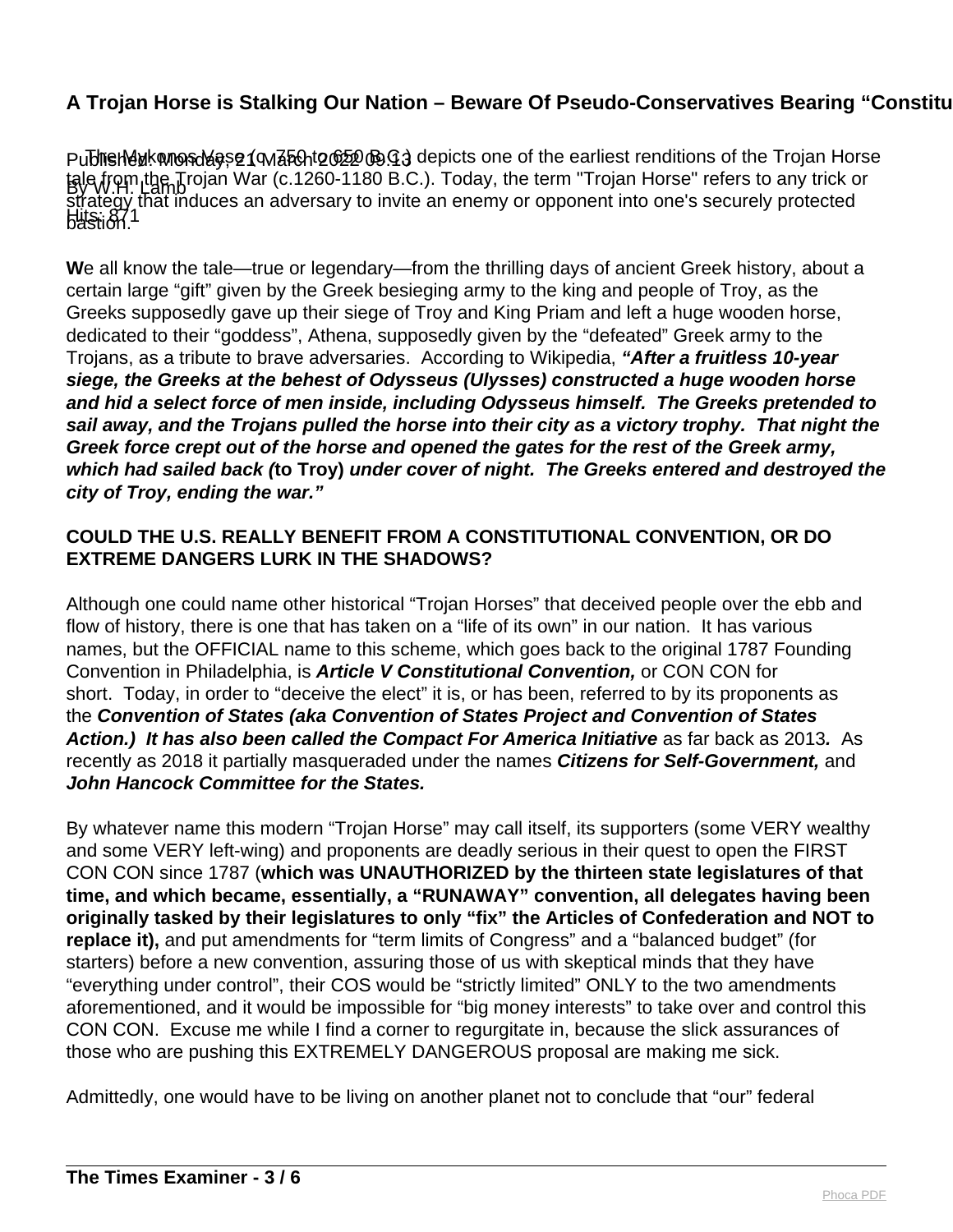# **A Trojan Horse is Stalking Our Nation – Beware Of Pseudo-Conservatives Bearing "Constitutional" Analytics**

**POV#5heenMendayyse tha wergologroed os and Conder generations of Republicans, Democrats,** Hoerals, conservatives, socialists, collectivists, traitors, globalists, and sundry moonbats—has Hits: 871 originally. Only the willfully dumb among us will deny that the federal leviathan has far overreached expanded like an increasingly bloated tick far beyond any limitations that our Founders prescribed its constitutional limits, has PURPOSELY swelled the totally frightening national debt far up into the "stratosphere" of around \$30+ TRILLION, and has made a habit of trampling on and greatly eroding the **original** rights of our states and our people, and has been pursuing this goal for well over one hundred fifty years, for there were then, as there are today, those who despised our original 1787 Constitution and the severe limitations it placed on the central, or federal, government.

As Mitchell Shaw reminded us in the August 29, 2018 issue of The New American: "**The insider/internationalist/Big Government/Deep State/Globalist types—having created the problem in the first place—are now busily forming and funding organizations that offer a "solution" in the form of a modern-day constitutional convention that would have the power to rewrite the U.S. Constitution".** Or even replace it with an entirely new constitution, a possibility that the adherents of this COS deny vehemently! Uh-huh! Tell that to George Soros, Michael Bloomberg, Tom Steyer, Bill Gates, Jeff Bezos, Mark Zuckerberg, or numerous other mega-wealthy internationalists/collectivists who would SURELY leave their webs of power in order to take over and try to direct the affairs of a CON CON/COS. And we can be assured that, despite denials to the contrary, Nancy Pelosi, Chuck Schumer, Mitch McConnell, Kevin McCarthy, and who knows how many denizens of the District of Criminals and Corruption would love to take control of a CON CON, or do the bidding of mega-wealthy plotters of the World Economic Forum as it actively pursues its "Great Reset" goal of remaking the entire world over into its Marxist/collectivist/end of freedom vision so zealously pursued now by the disgusting fascist, Klaus Schwab, and his fellow verminous globalists.

That is the essence of the fears that many patriots – conservatives/Americanists/ honest liberals, harbor down deep. Just WHO is calling for a new CON CON, and can they be trusted? Can you trust a cobra not to strike at you if you get too close to it? Can you trust a crocodile not to try to have you for dinner if you're trying to "dialogue" with it? If your answer was 'yes' you have far more trust than I have.

Over the past several years, perhaps the most well-known and somewhat "trusted" organization pushing for a CON CON, or COS, has been known as **the Convention of States,** although as I mentioned above, it has been known under several names. Attorneys Michael Farris and Mark Meckler founded it**.** When Farris left the COS organization in January 2017, Meckler took over the reins of control as President of COS and has continued in that role to the present. Meckler is a master salesman for his dream of a new constitutional convention and has recruited many wellknown patriots and conservatives AND liberals to his cause, as well as large numbers of ordinary Americans whom he has enchanted with his assurances that a new CON CON/COS will solve our government's relentless march toward economic destruction—that it will ipso facto convert bigspending collectivists into penny-pinching Ebenezer Scrooges.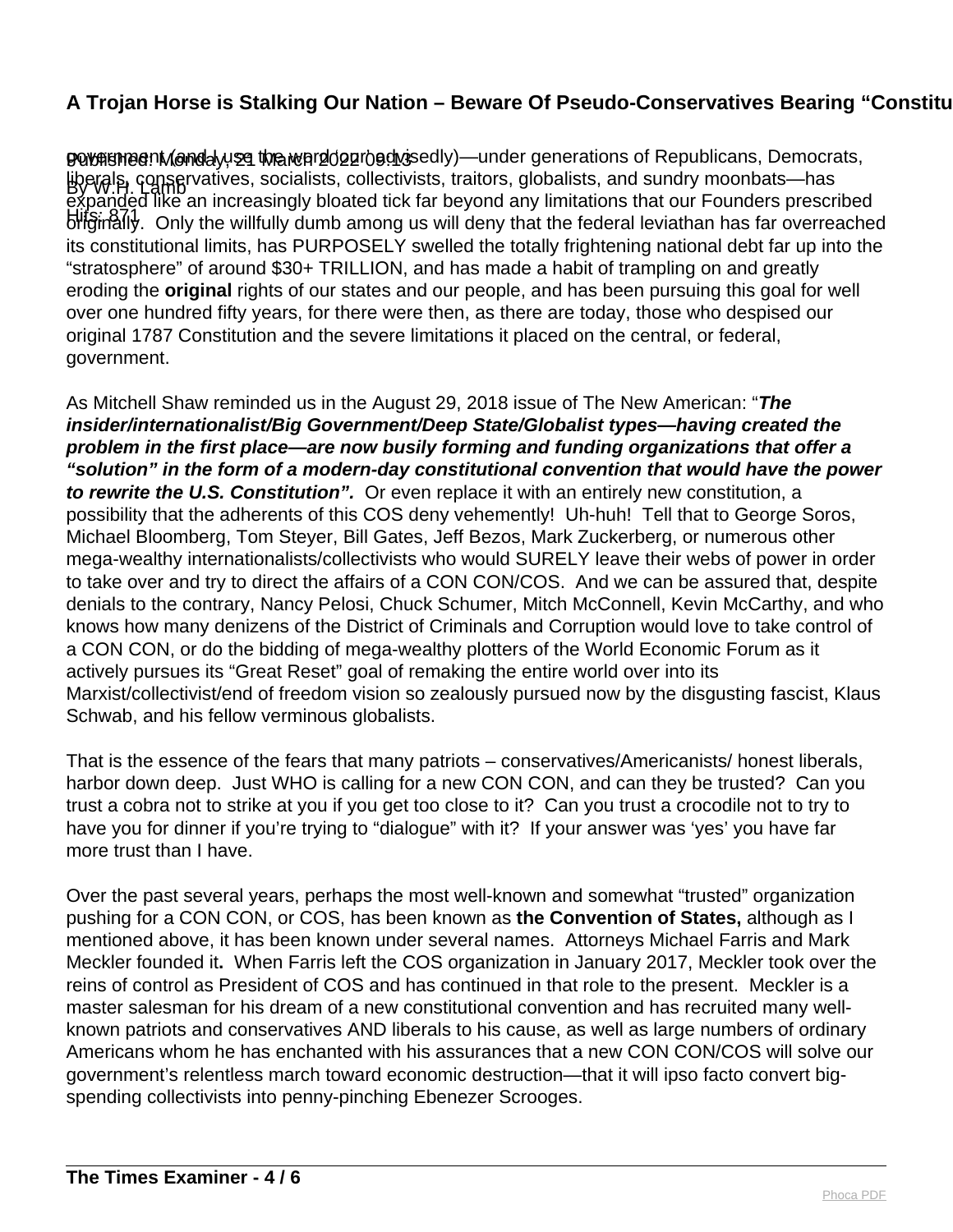## **A Trojan Horse is Stalking Our Nation – Beware Of Pseudo-Conservatives Bearing "Constitutional" A Troian Panaceas 1)**

# Published: Monday, 21 March 2022 09:13 **WHY THE PUSH TO CALL FOR A CON-CON?**

### By W.H. Lamb

about 80% of ALL current expenditures approved by Congress VIOLATE the U.S. Let's begin with an indisputable truth: Even the most conservative estimates indicate that **Constitution! That fact would NOT change by adding an amendment to our constitution, whether obtained using the historic method or by a called CON CON/COS.** Advocates of a constitutional convention (CON CON), even though they almost always REFUSE to refer to it as such in order to hide their real intentions, assure us that it is the only assured solution to the problem of abuse of term limits (NOT put in our original 1787 Constitution) or the vast out-of-control spending by the federal leviathan. Whether or not you subscribe to their assurances is for you to determine, but in my opinion, the ERRONEOUS arguments for a CON CON that come loud and frequently from certain "self-appointed" leaders are not convincing. Unfortunately, many patriots who mean well and who support Mark Meckler's unwise panaceas are mostly misinformed, subject to wishful thinking ("we've GOT to do something to solve this crisis"), and are being manipulated. Their argument usually goes like this: **Article V of the U.S. Constitution gives the state legislatures the power to call for a convention to rein in an out-of-control federal government. The Founders gave us that one tool; therefore it is up to the state legislatures to use it and save the nation.**

Those of us with suspicious minds, like me, seek answers from this pro-CON CON gaggle, such as IF our Congressional legislators have almost NEVER restrained their reckless spending and have almost every year vastly exceeded any budgetary restraints, WHY should the American people assume that a "balanced budget" amendment will be heeded any more that any of the other existing amendments or articles/clauses to which they all swear oaths to "support and defend…", but which the MAJORITY do nothing to uphold? Are we to trust the very people who have created this major crisis to "do their duty" just because a "balanced budget" amendment is incorporated into our constitution? Or will those who "thumb their noses" at fiscal restraint do the same when "Amendment #28—The Balanced Budget Amendment"—is passed?

#### **WHAT EXACTLY IS AN ARTICLE V CONSTITUTIONAL CONVENTION?**

Article V of the 1787 Constitution reads: "**The Congress, whenever two-thirds of both Houses shall deem it necessary, shall propose Amendments to this Constitution, or, on the Application of the Legislatures of two-thirds of the several States, shall call a Convention for proposing Amendments, which, in either case, shall be valid to all Intents and Purposes, as Part of this Constitution, when ratified by the Legislatures of three-fourths of the several states, or by Conventions in three fourths thereof, as the one or the other Mode of Ratification, may be proposed by the Congress…."**

Now I've always found it "interesting" that since 1793 our venerable U.S. Constitution has been amended 27 times WITHOUT the need of Congress or our state legislatures to call for a CON CON. Why, do you suppose, is there so much pressure in recent years to call for a new convention? Could it be that there are those among us who have certain "agendas", and that